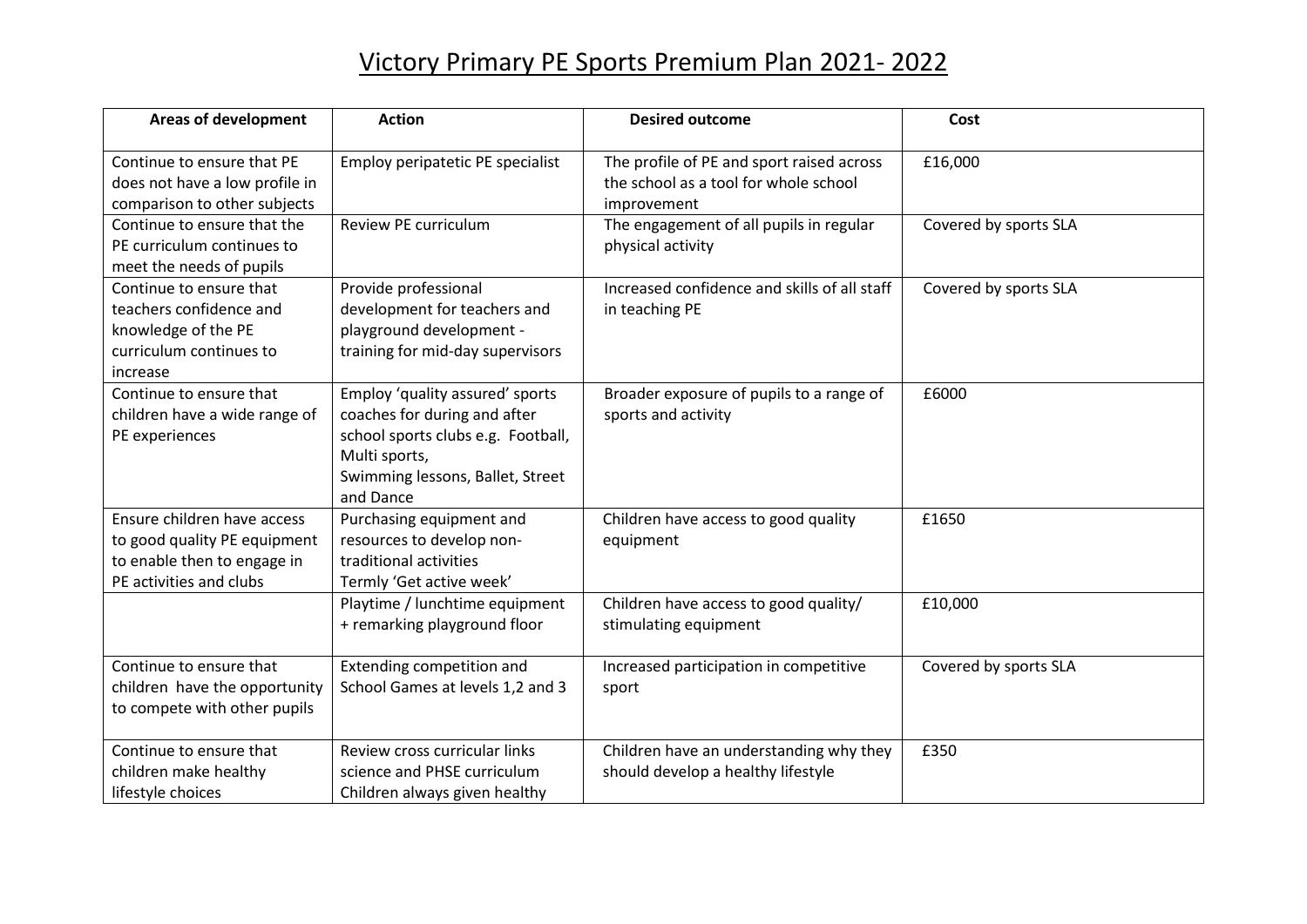## Victory Primary PE Sports Premium Plan 2021- 2022

| t Iunchtimes<br>$\sim$<br>op<br>…∪n⊆<br>৲dL. |  |
|----------------------------------------------|--|
| . <sub>dealth</sub><br>hy eating week        |  |